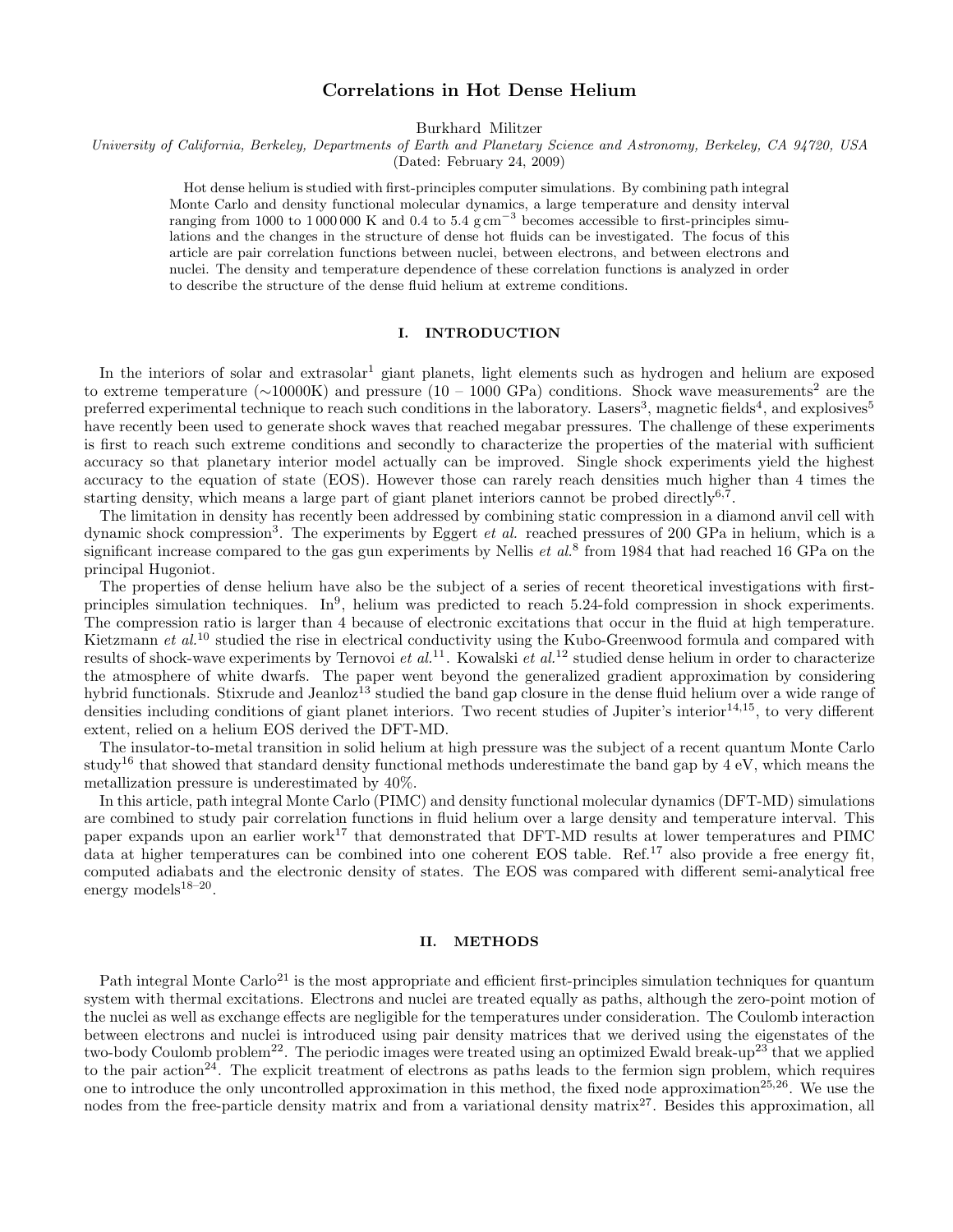

FIG. 1: Pressure-temperature diagram that indicates the conditions where PIMC (circles) and DFT-MD (triangles) simulations have been performed. The vertical lines show isochores for the following  $r_s$  parameters: 2.4, 2.2, 2.0, 1.86, 1.75, 1.5, 1.25, and 1.0.

correlation effects are included in PIMC, which for example leads an exact treatment of the isolated helium atom. We performed PIMC simulations with  $32$  and  $57$  atoms. Additional details are given in reference<sup>17</sup>.

The DFT-MD simulations were performed with either the CPMD code<sup>28</sup> using local Troullier-Martins normconserving pseudopotentials<sup>29</sup> or with the Vienna ab initio simulation package<sup>30</sup> using the projector augmented-wave method<sup>31</sup>. The nuclei were propagated using Born-Oppenheimer molecular dynamics with forces derived from either the electronic ground state or by including thermally excited electronic states when needed. Exchange-correlation effects were described by the Perdew-Burke-Ernzerhof generalized gradient approximation<sup>32</sup>. The electronic wavefunctions were expanded in a plane-wave basis with energy cut-off of 30-50 Hartrees. Most simulations were performed with  $N=64$  using  $\Gamma$  point sampling of the Brillioun zone.

### III. RESULTS

Figure 1 shows the pressure-temperature-density conditions where PIMC and DFT-MD simulations have been preformed. The density will be discussed in terms of the Wigner-Seitz radius,  $r_s$ , that is defined by  $V/N_e = \frac{4}{3}\pi (r_s a_0)^3$ . There is a substantial difference in the slopes of the isochores in figure 1. At low temperature and high density, the isochores are nearly vertical because the dominant contribution to the pressure is provided by degenerate electrons. It takes a significant increase in temperature before thermal excitations of the electrons add in a noticible way to the pressure and for isochores to bend over to high pressures. At lower densities, the biggest contribution comes from the ionic motion, and one finds the typical pressure-temperature relation of a dense, but not degenerate fluid.

Figure 2 shows the nuclear pair correlation function,  $g(r)$ , derived from DFT-MD simulations,

$$
g(\mathbf{r}) = \frac{V}{N(N-1)} \left\langle \sum_{i \neq j} \delta(\mathbf{r} - (\mathbf{r_i} - \mathbf{r_j})) \right\rangle \tag{1}
$$

$$
g(r) = \frac{V}{4\pi r^2 N(N-1)} \left\langle \sum_{i \neq j} \delta(r - |\mathbf{r_i} - \mathbf{r_j}|) \right\rangle , \qquad (2)
$$

The sum includes all pairs of N particles in volume  $V = L^3$ . By definition,  $g(r)$  approached 1 for large r in an infinite system. All simulations are performed in periodic boundary conditions and we only show results for  $r \leq \frac{L}{2}$ .

1000 K is the lowest temperature under consideration. The simulations at the highest three densities froze during the course of the MD run. The simulations were started from scaled fluid configurations taken from simulations at lower densities.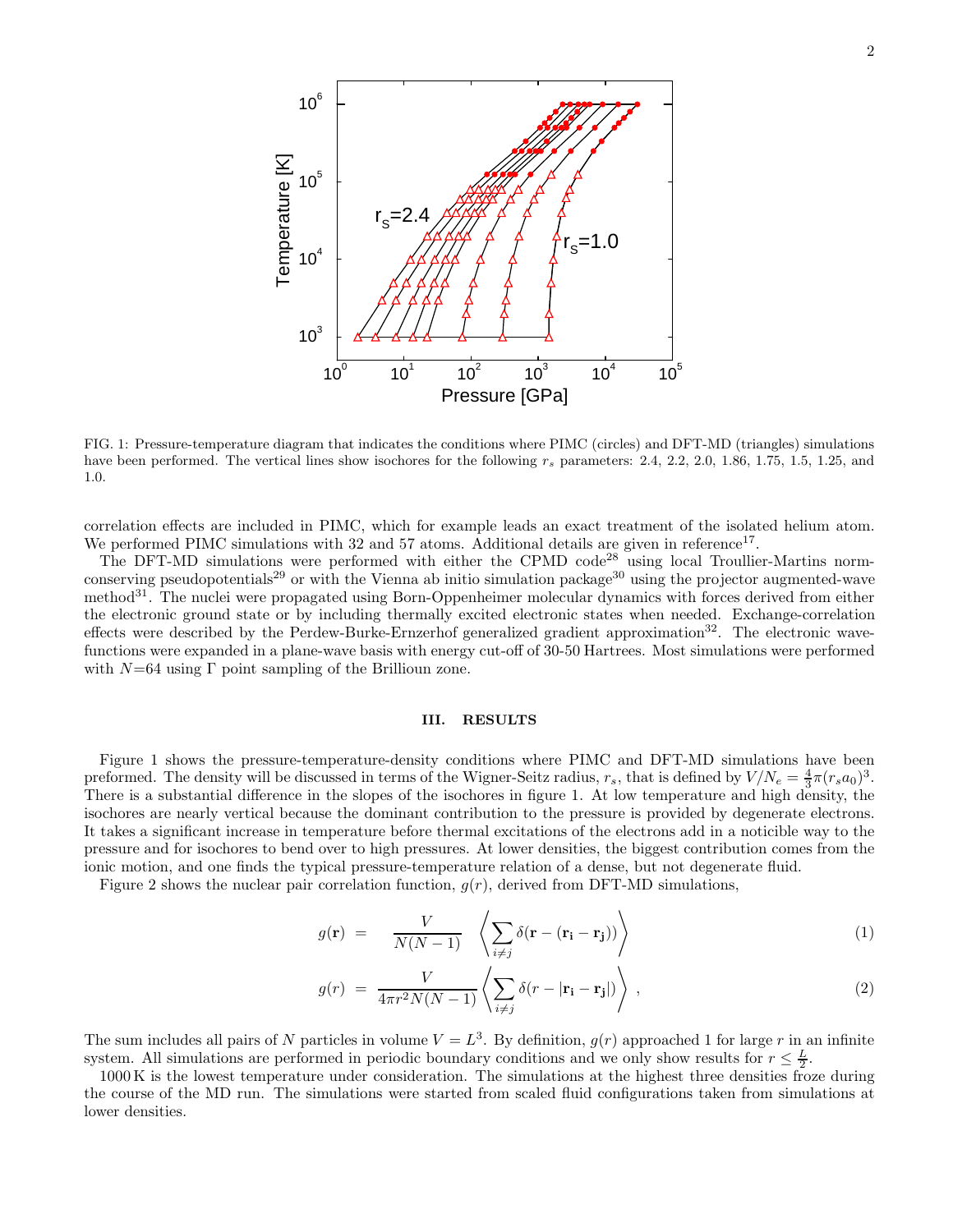

FIG. 2: Nuclear pair correlation functions are shown for the 8 different densities listed in figure 1. All results were obtained with DFT-MD simulations at a relatively low temperature of 1000K. The system at the the three highest density (dashed lines) froze into a solid during the course of the MD simulation. All simulations at lower densities (solid lines) remained in a liquid state.



FIG. 3: Nuclear pair correlation functions computed with DFT-MD are compared for 10 000 and 60 000 K. The left figure includes results for all densities shown in figure 1. For the right figure, only results for  $r_s=1.0, 1.25, 1.5,$  and 2.2 are shown for clarity.

Figure 2 shows a gradual decrease in the  $g(r)$  oscillations with decreasing density. Such oscillations are the typical signature of the structure liquid or a solid. At high density, the  $g(r)$  functions of both phases are more structured because the motion of the particles is more confined. The  $g(r)$  functions are often fairly insensitive to the melting transition. The structure factor  $S(k)$  and the diffusion constant are more reliable measures to identify melting in a simulation. However, that does not address the problem of superheating and supercooling that occurs in many simulations and also in nature. For an accurate determination of the melting temperature one needs to perform free energy calculations or perfrom simulations with liquid and solid in coexistence.

Figure 3 compares the nuclear pair correlation functions at two temperature of 10 000 and 60 000 K. The increase in temperature leads to stronger collisions, which means the onset of the  $g(r)$  is shifted to lower distances compared to 1000 K. The motion of particles is less confined and, consequently, the peak height in the  $g(r)$  is reduced substationally. At 60 000 K, the  $g(r)$  shows only a small peak at the highest density, which then disappears altogether with decreasing density.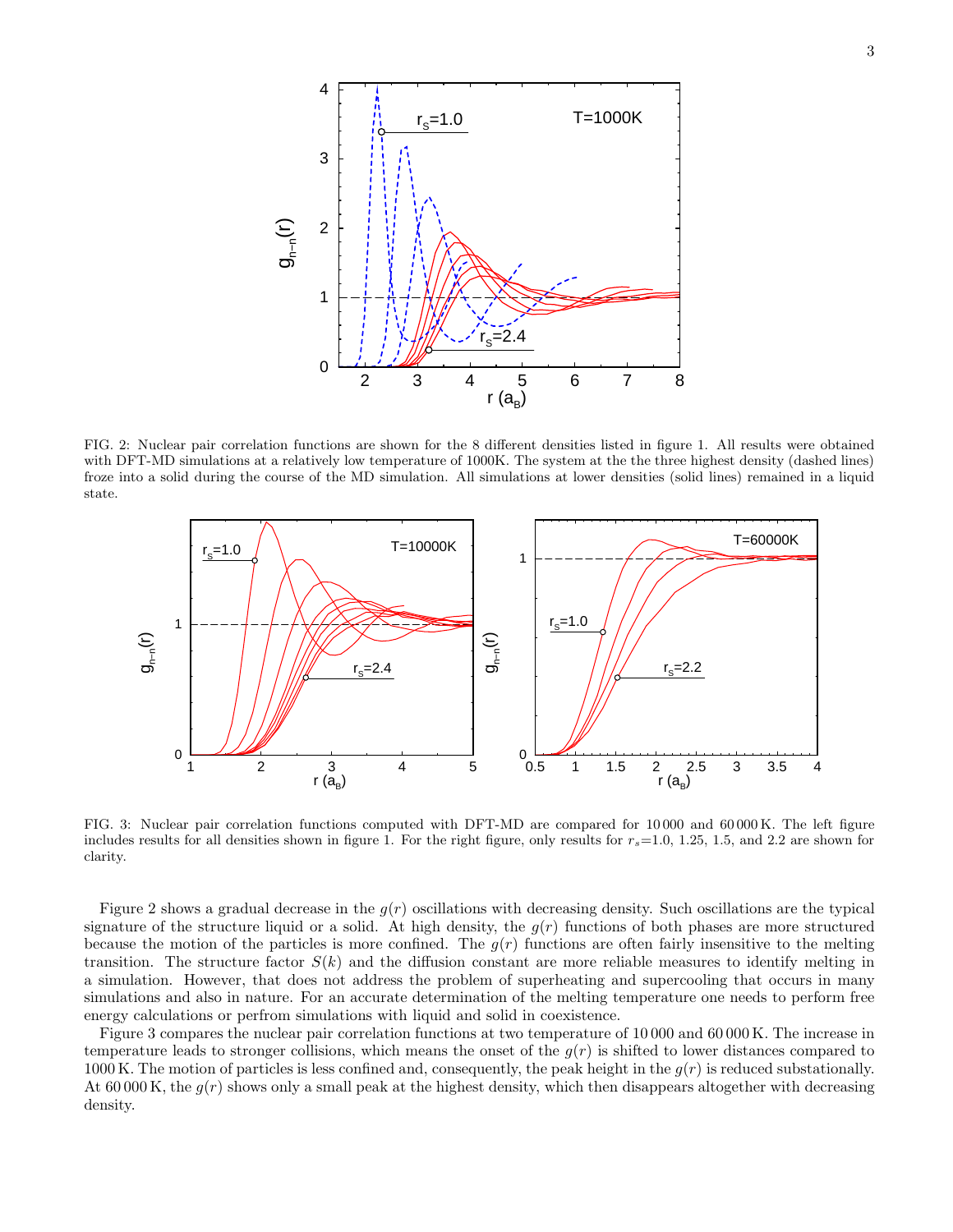

FIG. 4: Nuclear pair correlation functions computed with PIMC are shown for  $125\,000$  (left) and  $10^6$  K (right) are shown for the following  $r_s$  values: 1.0, 1.25, 1.5, 1.75, 2.0, and 2.4.



FIG. 5: Electron-nucleus pair correlation functions,  $g_{n-e}(r)$ , are shown for 125 000 (left) and 10<sup>6</sup>K (right) for the following  $r_s$ values: 1.0 (top line), 1.25, 1.5, 1.75 (only for  $10^6$ K) 2.0, and 2.4 (lowest line). The  $g_{n-e}(r)$  function has been multilied by the volume density of electrons so that the area under the curves is related to the fraction of bound electrons.

Figure 4 shows the nuclear pair correlation function derived with PIMC for 125 000 and 10<sup>6</sup> K. The expected trend continues; with increasing temperature and decreasing density the fluid becomes less structured. At an extreme temperature of  $10^6$  K, one can hardly find any positive correlation in the motion of the nuclei for the whole density range under consideration.

Figure 5 shows the correlation functions between nuclei and electrons. The  $g_{n-e}(r)$  functions were multiplied by the electronic density,  $N_e/V$ , so that integral under the curve is related the number of electrons within a certain distance from a nucleus. This provides a qualitative estimate for the fraction of bound electrons. A quantititive estimate is difficult to give because unbound electrons in Rydberg scattering states also make contributions to  $g_{n-e}(r)$  at small r. Furthermore, there is no straightforward way to tell to which nucleus a particular electron is bound. The long tail in the  $g_{n-e}(r)$  includes unbound electrons as well as contribution from electrons bound to other nuclei nearby. In principle, the fraction of bound electrons can be determined from the natural orbitals of the reduced single particle density matrix<sup>33</sup>, but no practical method that is compatible with many-body simulations has been advanced. At very low density, however, approaches that fit  $g(r)$  have worked reasonably well<sup>34</sup>.

At 125 000 K, the electron-nucleus pair correlation functions in figure 5 show a relatively weak dependence on density. The presence of the peak at small r suggests that a fraction of the electrons are still bound at this temperature. At  $10^6$  K, the density dependence of the  $g_{n-e}(r)$  is much stronger. At low density, there hardly any positive correlation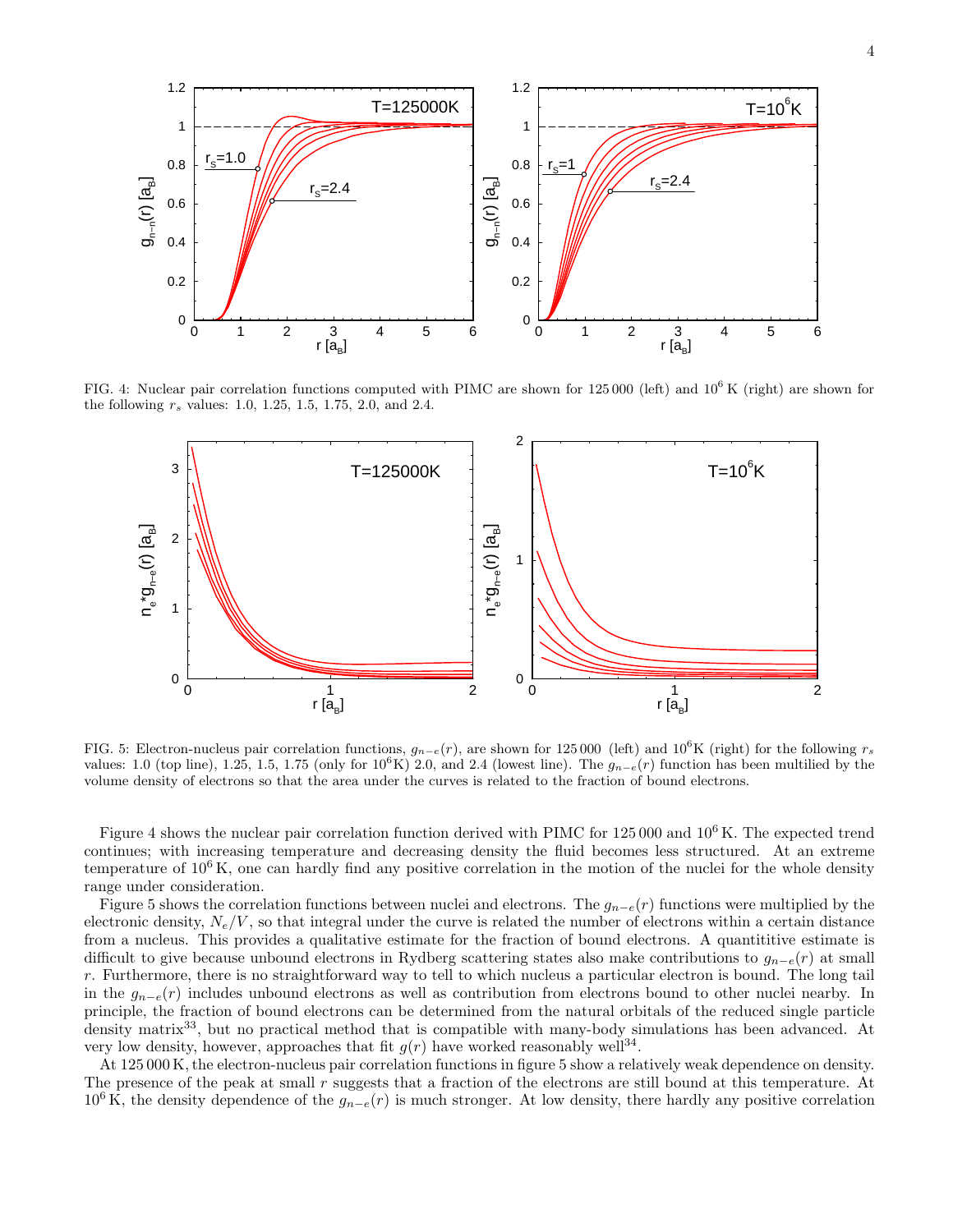

FIG. 6: The electron-electron pair correlation functions for electrons with opposite spins are shown for 125 000 K on the left and for  $10^6$  K on the right. The lines correspond to different densities represented by the following  $r_s$  parameters: 1.0, 1.25, 1.5, 1.75, 2.0, and 2.4.



FIG. 7: The electron-electron pair correlation functions for electrons with parallel spins are shown for 125 000 K on the left, and as solid lines (see figure 6 for  $r_s$  values) for  $10^6$  K on the right. The dashed lines on the right repeat correlation functions for electrons with opposite spins from figure 6 for  $r_s = 1.0$  and 2.4.

in the motion of electrons and nuclei, which indicates the nuclei are almost fully ionized and most electrons are free. At higher densities, the motion of the electrons is more confined, which leads to an increased positive correlation with the nuclei.

The pair correlation function of the electrons with opposite spin in figure 6 shows a qualitatively different behavior at low and high temperature. Since they have different spins, the Pauli exclusion principle does not apply and only Coulomb repulsion keeps these pairs of particles apart. However, at 125 000 K, one observe a significant positive correlation, because two electrons with opposite spins are bound in a helium atom. So the peak in this  $q_{e-e}(r)$ confirms the existance of bound electrons. The peak height decreases significantly with increasing density, which suggests that degeneracy in the electron gas increases and the number of bound states decreases accordingly. The slope of the isochores in figure 1 underlines the importance of the degeneracy at 125 000 K.

At  $10^6$  K the behavior of the pair correlation function of the electrons with opposite spin is very different. The electrons are mostly unbound and are not degenerate. Coulomb repulsion leads to a negative correlation that much weaker than the Pauli exclusion for electron with parallel spin to be discussed next. With increasing density, the Coulomb repulsion has less of an effect, which means the value of  $g(r = 0)$  increases.

Figure 7 shows the pair correlation function of the electrons with parallel spins. The negative correlation at small r is known as exchange-correlation hole. The effect of the Pauli exclusion is short-ranged, which can be understood